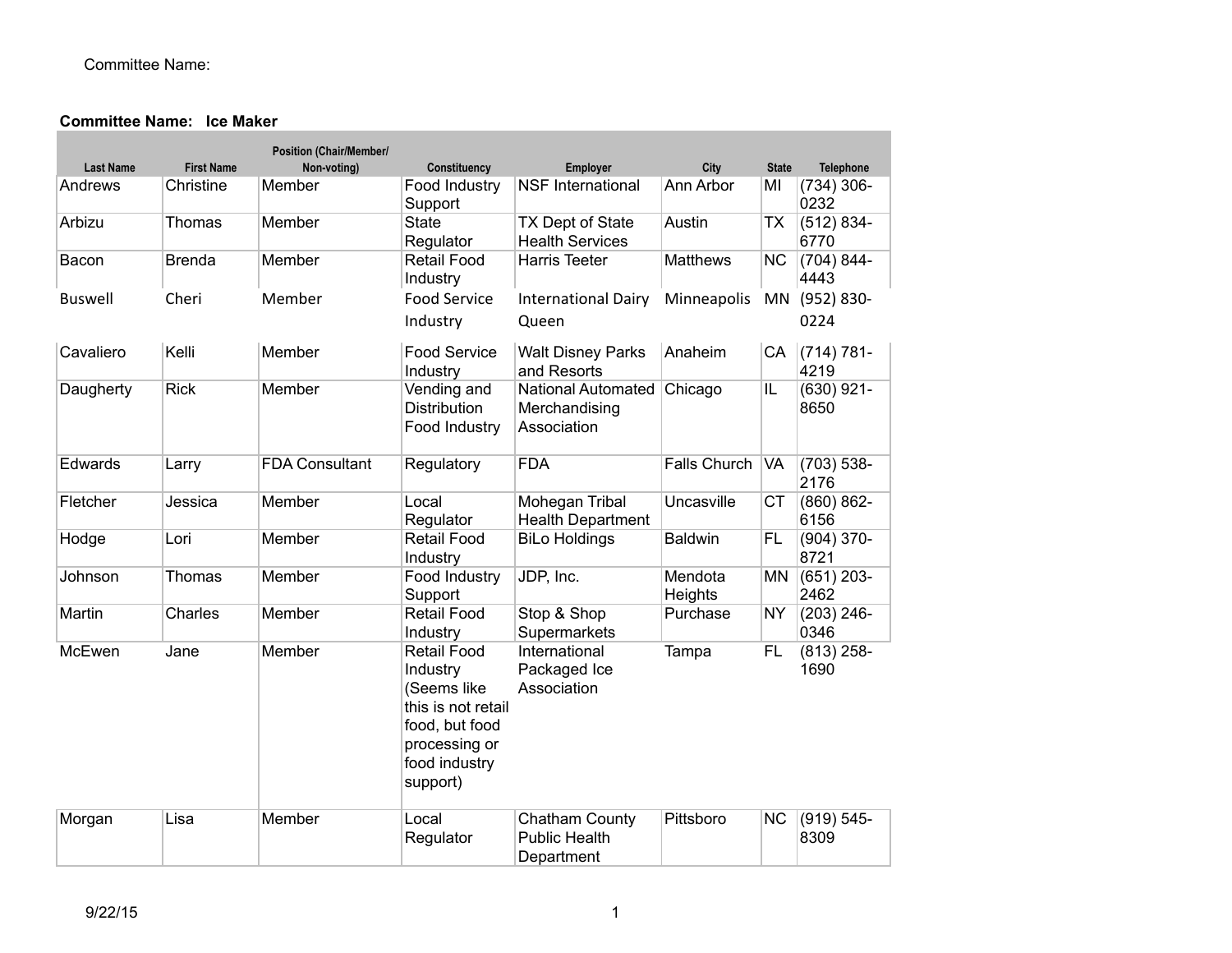## Committee Name:

| Moris       | Steven  | Member     | <b>State</b><br>Regulator       | Kansas Department Topeka<br>of Agriculture |                  | KS        | 785-564-<br>6767                         |
|-------------|---------|------------|---------------------------------|--------------------------------------------|------------------|-----------|------------------------------------------|
| Starobin    | Anna    | Non-voting | Food Industry<br>Support        | Ecolab / Kay<br>Chemical                   | Greensboro       | <b>NC</b> | $(336)931 -$<br>2185                     |
| Tewksbary   | Timothy | Co-Chair   | <b>State</b><br>Regulator       | Ohio Department of<br>Agriculture          | Reynoldsbur<br>g | OH        | 740-260-<br>9012 and<br>614-867-<br>0056 |
| Vergne      | Sue     | Member     | <b>Food Service</b><br>Industry | Jack in the Box Inc.                       | San Diego        | СA        | $(858) 571 -$<br>2171                    |
| <b>Voss</b> | Peter   | Co-Chair   | Food Industry<br>Support        | Ecolab                                     | Eagan            | ΜN        | $(651) 795 -$<br>5981                    |
| Yamnik      | Dale    | Member     | <b>Food Service</b><br>Industry | Yum! Brands, Inc.                          | Saint Cloud      | FL        | $(407)$ 593-<br>6181                     |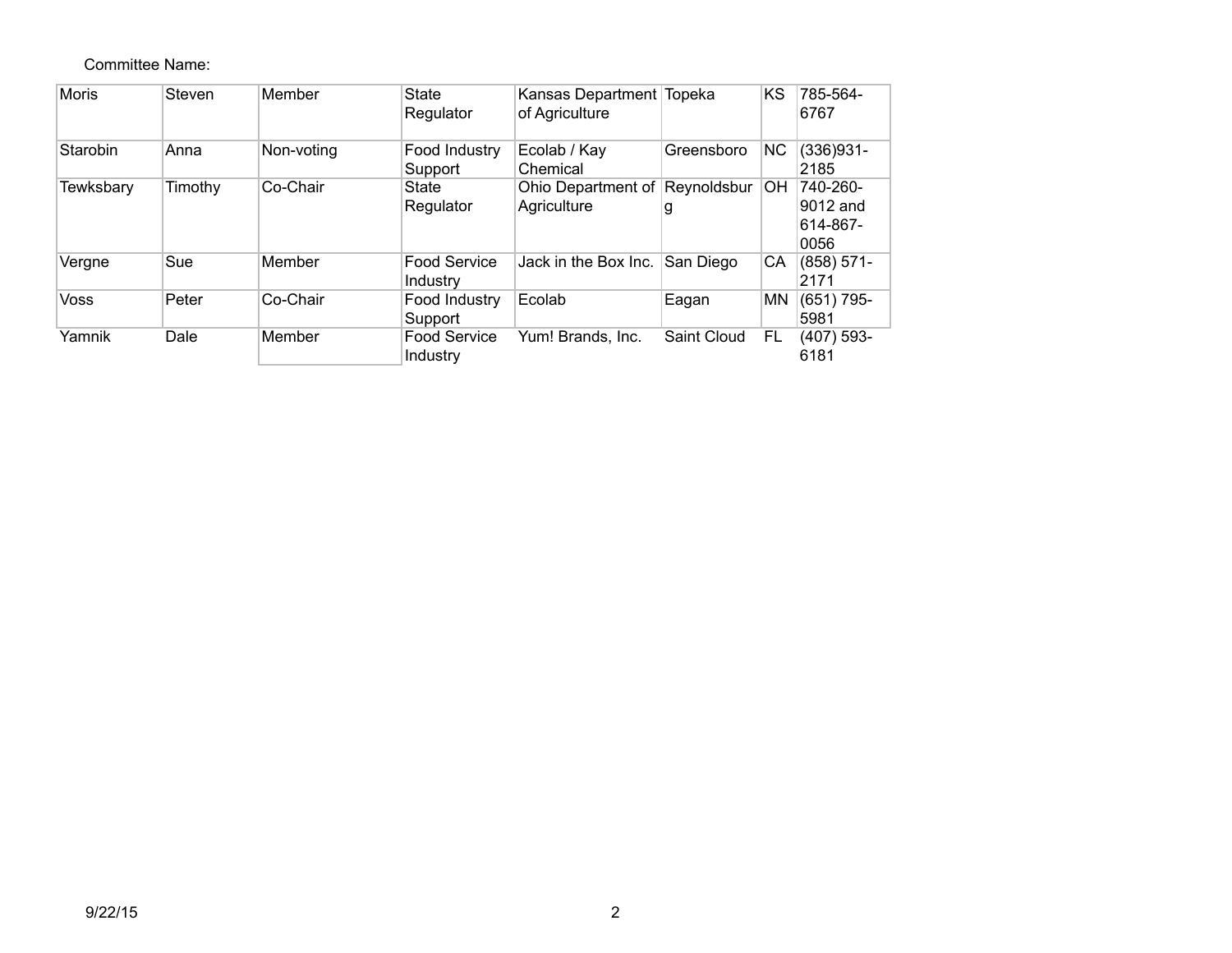## Committee Name:

| <b>Email</b>                   |      |
|--------------------------------|------|
| candrews@nsf.org               | 2016 |
| tom.arbizu@dshs.state.tx.us    | 2016 |
| bbacon@harristeeter.com        | 2016 |
| cheri.buswell@idq.com          | 2016 |
| kelli.cavaliero@disney.com     | 2016 |
| publichealth100@gmail.com      | 2016 |
| Lawrence.Edwards@fda.hhs.gov   |      |
| jfletcher@moheganmail.com      | 2016 |
| lorihodge@biloholdings.com     | 2016 |
| tomj@jdpinc.com                | 2016 |
| charles.martin@stopandshop.com | 2016 |
| jane@packagedice.com           | 2016 |

lisa.morgan@chathamnc.org 2016

9/22/15 3